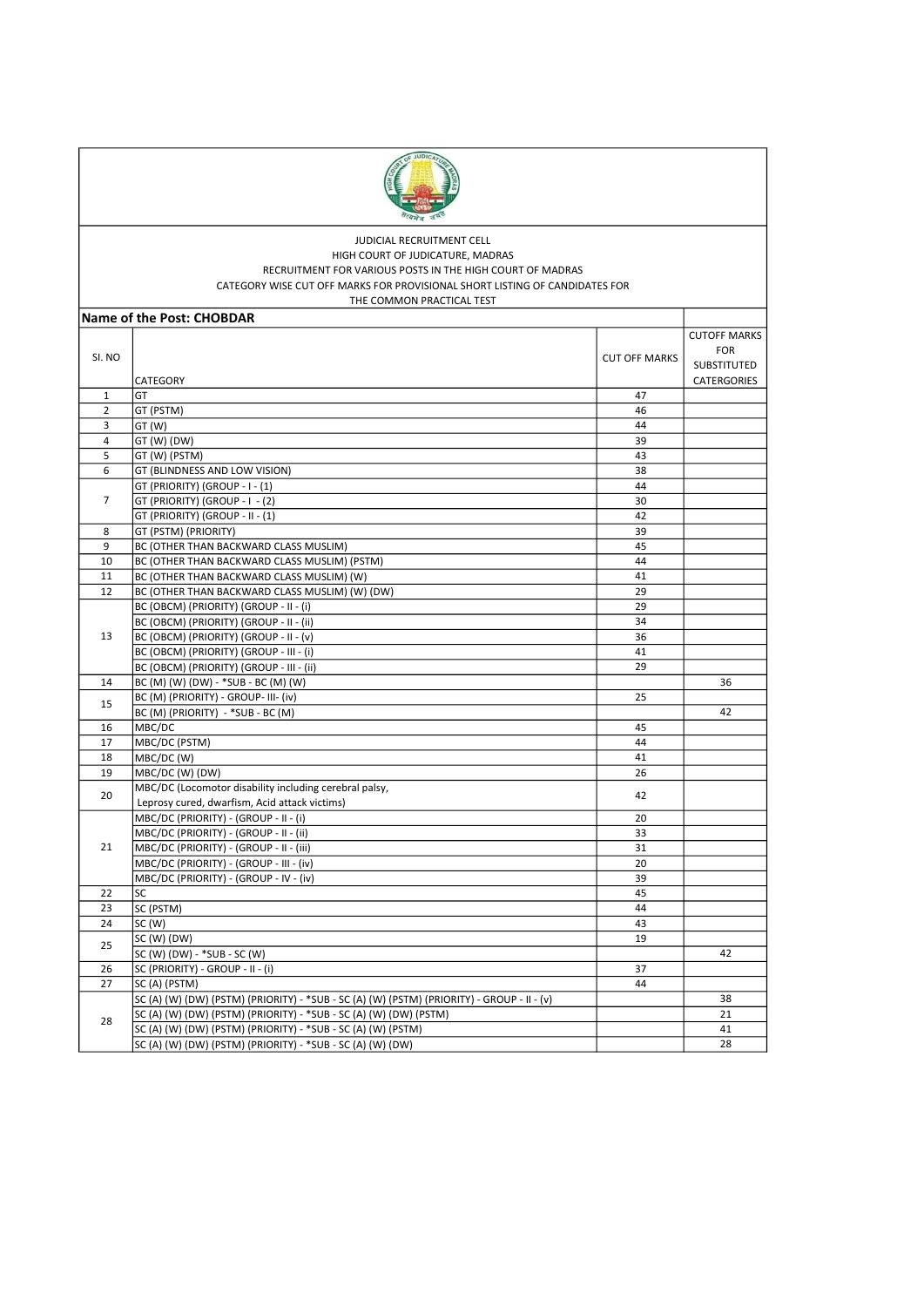|                | Name of the Post: OFFICE ASSISTANT                                                        |                      |                     |
|----------------|-------------------------------------------------------------------------------------------|----------------------|---------------------|
|                |                                                                                           |                      | <b>CUTOFF MARKS</b> |
|                |                                                                                           |                      | <b>FOR</b>          |
| SI. NO         | CATEGORY                                                                                  | <b>CUT OFF MARKS</b> | SUBSTITUTED         |
|                |                                                                                           |                      | CATERGORIES         |
| 1              | GT                                                                                        | 46                   |                     |
| $\overline{2}$ | GT (PSTM)                                                                                 | 45                   |                     |
| 3              | GT (W)                                                                                    | 44                   |                     |
| 4              | GT (W) (DW)                                                                               | 41                   |                     |
| 5              | GT (W) (PSTM)                                                                             | 43                   |                     |
| 6              | GT (BLINDNESS & LOW VISION)                                                               | 43                   |                     |
|                | GT (LOCOMOTOR DISABILITY INCLUDING CEREBRAL PALSY, LEPROSY CURED, DWARFISM, ACID          |                      |                     |
| $\overline{7}$ | ATTACK VICTIMS AND MUSCULAR DYSTROPHY) (PRIORITY)                                         | 44                   |                     |
|                | GT (AUTISM, INTELLECTUAL DISABILITY, SPECIFIC LEARNING DISABILITY MENTAL ILLNESS /        |                      |                     |
|                | MULTIPLE DISABILITY) (PRIORITY) - *SUB- GT (AUTISM)                                       |                      | 43                  |
|                | GT (AUTISM, INTELLECTUAL DISABILITY, SPECIFIC LEARNING DISABILITY MENTAL ILLNESS /        |                      |                     |
| 8              | MULTIPLE DISABILITY) (PRIORITY) - GROUP - II - (i)                                        | 31                   |                     |
|                | GT (AUTISM, INTELLECTUAL DISABILITY, SPECIFIC LEARNING DISABILITY MENTAL ILLNESS /        |                      |                     |
|                | MULTIPLE DISABILITY) (PRIORITY) - GROUP - II - (iii)                                      | 35                   |                     |
| 9              | GT (W) (DEAF & HARD OF HEARING)                                                           | 38                   |                     |
| 10             | GT (PRIORITY) - GROUP - I - (i)                                                           | 18                   |                     |
|                | GT (PRIORITY) - GROUP - I - (ii)                                                          | 27                   |                     |
|                | GT (PRIORITY) - GROUP - II - (i)                                                          | 42                   |                     |
| 11             | GT (PSTM) (PRIORITY) GROUP - II - (i)                                                     | 40                   |                     |
| 12             | BC (OBCM)                                                                                 | 44                   |                     |
| 13             | BC (OBCM) (PSTM)                                                                          | 43                   |                     |
| 14             | BC (OBCM) (W)                                                                             | 42                   |                     |
| 15             | BC (OBCM) (W) (DW)                                                                        | 38                   |                     |
| 16             | BC (OBCM) (W) (PSTM)                                                                      | 41                   |                     |
| 17             | BC (OBCM) (W) (DW) (PSTM)                                                                 | 36                   |                     |
| 18             | BC (OBCM) (BLINDNESS & LOW VISION)                                                        | 39                   |                     |
| 19             | BC (OBCM) (DEAF & HARD HEARING)                                                           | 39                   |                     |
|                | BC (OBCM) (W) (AUTISM, INTELLECTUAL DISABILITY, SPECIFIC LEARNING DISABILITY MENTAL       |                      |                     |
| 20             | ILLNESS / MULTIPLE DISABILITY)                                                            | 18                   |                     |
|                | BC (OBCM) (PRIORITY) - GROUP - II - (i)                                                   | 17                   |                     |
| 21             | BC (OBCM) (PRIORITY) - GROUP - II - (ii)                                                  | 25                   |                     |
|                | BC (OBCM) (PRIORITY) - GROUP - II - (iii)                                                 | 39                   |                     |
|                | BC (OBCM) (AUTISM, INTELLECTUAL DISABILITY, SPECIFIC LEARNING DISABILITY MENTAL ILLNESS / |                      |                     |
| 22             | MULTIPLE DISABILITY) (PRIORITY) -                                                         |                      | 30                  |
|                | *SUB - BC (OBCM) (AUTISM)                                                                 |                      |                     |
| 23             | BC (OBCM) (PSTM) (PRIORITY) - GROUP - II - (iii)                                          | 36                   |                     |
|                | BC (OBCM) (PSTM) (PRIORITY) - GROUP - II - (iv)                                           | 36                   |                     |
|                | BC (OBCM) (PSTM) (PRIORITY) - GROUP - III - (i)                                           | 40                   |                     |
|                | BC (OBCM) (PSTM) (PRIORITY) - GROUP - III - (iv)                                          | 32                   |                     |
|                | BC (OBCM) (PSTM) (PRIORITY) - GROUP - III - (v)                                           | 30                   |                     |
|                | BC (OBCM) (PSTM) (PRIORITY) - GROUP - IV - (iv)                                           | 42                   |                     |
|                | BC (OBCM) (PSTM) (PRIORITY) - *SUB - BC (OBCM) (PSTM)                                     |                      | 42                  |
| 24             | BC(M)                                                                                     | 42                   |                     |
| 25             | BC(M) (PSTM)                                                                              | 41                   |                     |
| 26             | $BC(M)$ (W)                                                                               | 40                   |                     |
| 27             | $BC(M)$ (W) (DW)                                                                          | 32                   |                     |
|                | BC(M) (W) (DW) - *SUB - BC (M) (W)                                                        |                      | 39                  |
| 28             | BC(M) (PRIORITY) - GROUP - II - (i)                                                       | 30                   |                     |
|                | BC(M) (PRIORITY) - GROUP - II - (iii)                                                     | 30                   |                     |
|                | BC(M) (PRIORITY) - GROUP - III - (iv)                                                     | 25                   |                     |
|                | BC(M) (PRIORITY) - *SUB - BC (M)                                                          |                      | 41                  |
| 29             | BC(M) (W) (PRIORITY) - *SUB - BC (M) (W)                                                  |                      | 38                  |
| 30             | MBC/DC                                                                                    | 44                   |                     |
| 31             | MBC/DC (PSTM)                                                                             | 43                   |                     |
| 32             | MBC/DC (W)                                                                                | 42                   |                     |
| 33             | MBC/DC (W) (DW)                                                                           | 37                   |                     |
| 34             | MBC/DC (W) (PSTM)                                                                         | 41                   |                     |
| 35             | MBC/DC (BLINDNESS & LOW VISION)                                                           | 40                   |                     |
| 36             | MBC/DC (DEAF AND HARD OF HEARING)                                                         | 35                   |                     |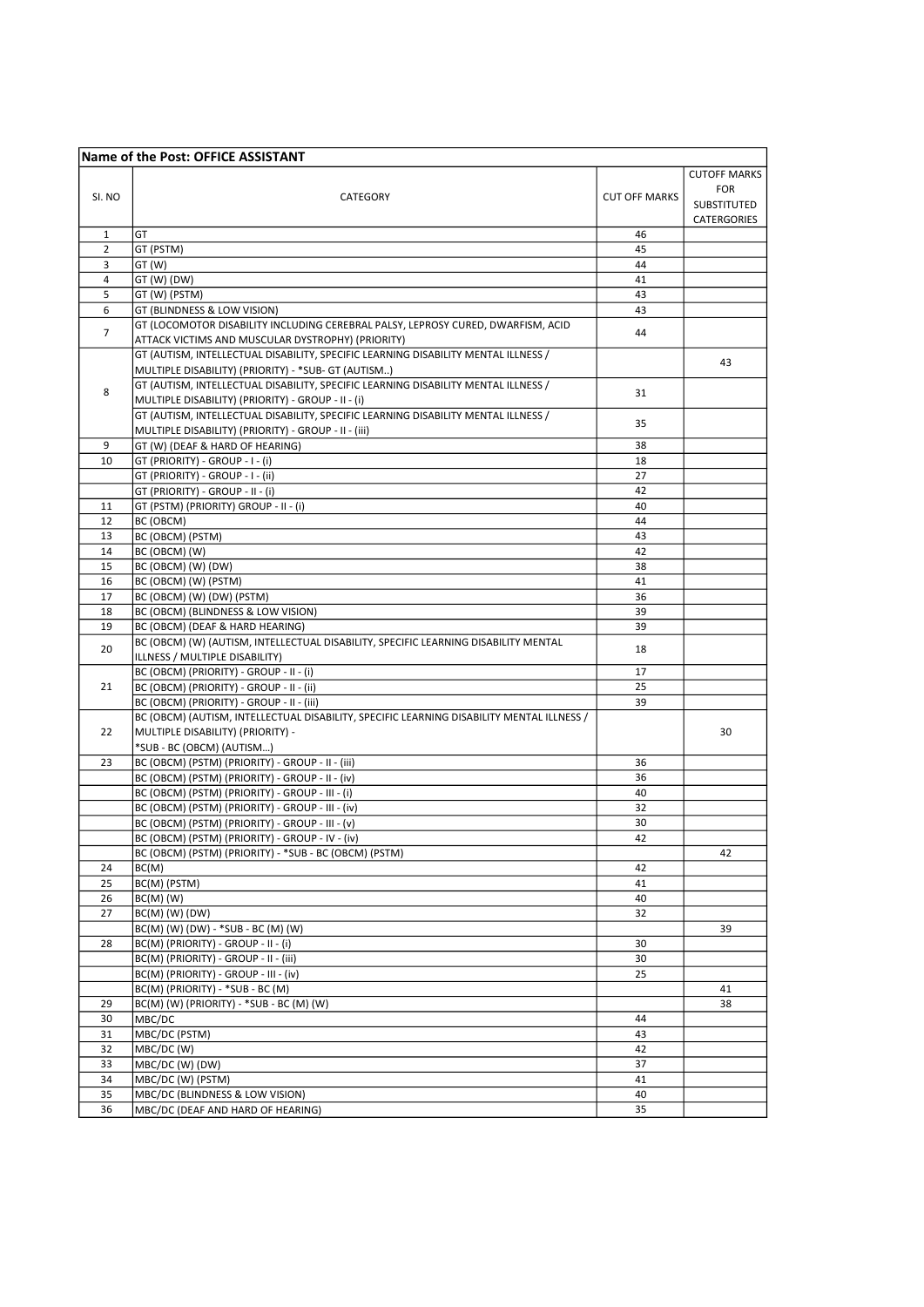| 37                         | MBC/DC (LOCOMOTOR DISABILITY INCLUDING CEREBRAL PALSY, LEPROSY CURED, DWARFISM,  |    |    |
|----------------------------|----------------------------------------------------------------------------------|----|----|
|                            | ACID ATTACK VICTIMS AND MUSCULAR DYSTROPHY)                                      | 42 |    |
|                            | MBC/DC (PRIORITY) - GROUP - II - (i)                                             | 17 |    |
| 38                         | MBC/DC (PRIORITY) - GROUP - II - (ii)                                            | 27 |    |
|                            | MBC/DC (PRIORITY) - GROUP - II - (iii)                                           | 33 |    |
|                            | MBC/DC (PSTM) (PRIORITY) - GROUP - II - (iii)                                    | 31 |    |
|                            | MBC/DC (PSTM) (PRIORITY) - GROUP - III - (i)                                     | 38 |    |
| 39                         | MBC/DC (PSTM) (PRIORITY) - GROUP - III - (iv)                                    | 20 |    |
|                            | MBC/DC (PSTM) (PRIORITY) - GROUP - IV - (iv)                                     | 39 |    |
| 40                         | <b>SC</b>                                                                        | 44 |    |
| 41                         | SC (PSTM)                                                                        | 43 |    |
| 42                         | SC(W)                                                                            | 42 |    |
| 43                         | SC (W) (DW)                                                                      | 36 |    |
| 44                         | SC (W) (PSTM)                                                                    | 41 |    |
| 45                         | SC (PRIORITY) - GROUP - II - (i)                                                 | 38 |    |
| 46                         | SC (PSTM) (PRIORITY) - GROUP - II - (i)                                          | 37 |    |
|                            |                                                                                  |    |    |
|                            | SC (LOCOMOTOR DISABILTIY INCLUDING CEREBRAL PALSY, LEPROSY CURED, DWARFISM, ACID | 23 |    |
|                            | ATTACK VICTIMS AND MUSCULAR DYSTROPHY) (PRIORITY) - GROUP- II - (i)              |    |    |
|                            |                                                                                  |    |    |
| 47                         | SC (LOCOMOTOR DISABILTIY INCLUDING CEREBRAL PALSY, LEPROSY CURED, DWARFISM, ACID | 22 |    |
|                            | ATTACK VICTIMS AND MUSCULAR DYSTROPHY) (PRIORITY) - GROUP- III - (i)             |    |    |
|                            |                                                                                  |    |    |
|                            | SC (LOCOMOTOR DISABILTIY INCLUDING CEREBRAL PALSY, LEPROSY CURED, DWARFISM, ACID |    | 42 |
|                            | ATTACK VICTIMS AND MUSCULAR DYSTROPHY) (PRIORITY) - *SUB - SC (LOCOMOTOR)        |    |    |
| 48                         | SC(A)                                                                            | 44 |    |
| 49                         | SC(A) (PSTM)                                                                     | 43 |    |
| 50                         | SC(A) (W) (PSTM)                                                                 | 42 |    |
| 51                         | SC(A) (PRIORITY)- GROUP - II - (i)                                               | 35 |    |
| 52                         | SC(A) (W) (PRIORITY) - GROUP - II - (i)                                          | 27 |    |
|                            | SC(A) (W) (PRIORITY) - GROUP - II - (ii)                                         | 41 |    |
| 53                         | SC(A) (W) (DW) (PSTM) (PRIORITY) - *SUB - SC (A) (W) (DW) (PSTM)                 |    | 26 |
| 54                         | <b>ST</b>                                                                        | 44 |    |
| 55                         | ST (PSTM) (PRIORITY) - GROUP - II - (i)                                          | 39 |    |
|                            | ST (PSTM) (PRIORITY) - GROUP - II - (v)                                          | 28 |    |
|                            | ST (PSTM) (PRIORITY) - GROUP - III - (iv)                                        | 38 |    |
|                            | ST (PSTM) (PRIORITY) - *SUB - ST (PSTM)                                          |    | 43 |
| 56                         | ST (W) (DW) (PSTM) (PRIORITY) - *SUB - ST (W) (DW) (PSTM)                        |    | 27 |
|                            | ST (W) (DW) (PSTM) (PRIORITY) - *SUB - ST (W) (DW)                               |    | 25 |
|                            | ST (W) (DW) (PSTM) (PRIORITY) - *SUB - ST (W) (PSTM()                            |    | 42 |
|                            |                                                                                  |    |    |
| Name of the Post: WATERMAN |                                                                                  |    |    |

| SI. NO |                                  | <b>CUT OFF MARKS</b> | <b>CUTOFF MARKS</b> |
|--------|----------------------------------|----------------------|---------------------|
|        |                                  |                      | FOR                 |
|        |                                  |                      | SUBSTITUTED         |
|        | <b>CATEGORY</b>                  |                      | <b>CATERGORIES</b>  |
|        | GT (PRIORITY) - GROUP - I - (i)  | 36                   |                     |
|        | GT (PRIORITY) - GROUP - I - (ii) | 30                   |                     |
|        | GT (PRIORITY) - GROUP - II - (i) | 39                   |                     |

| Name of the Post: BOOK RESTORER |                                                                                            |                      |                     |
|---------------------------------|--------------------------------------------------------------------------------------------|----------------------|---------------------|
|                                 |                                                                                            |                      | <b>CUTOFF MARKS</b> |
| SI. NO                          |                                                                                            | <b>CUT OFF MARKS</b> | <b>FOR</b>          |
|                                 |                                                                                            |                      | <b>SUBSTITUTED</b>  |
|                                 | <b>CATEGORY</b>                                                                            |                      | <b>CATERGORIES</b>  |
|                                 | GT (PRIORITY) - GROUP - I - (i)                                                            | 18                   |                     |
|                                 | GT (PRIORITY) - GROUP - I - (ii)                                                           | 30                   |                     |
|                                 | GT (PRIORITY) - GROUP - II - (i)                                                           | 45                   |                     |
|                                 | SC (A) (W) (DW) (PSTM) (PRIORITY) - *SUB - SC (A) (W) (PSTM) (PRIORITY) - GROUP - II - (i) |                      | 44                  |
|                                 | SC (A) (W) (DW) (PSTM) (PRIORITY) - *SUB - SC (A) (W) (PSTM) (PRIORITY) - GROUP - II - (v) |                      | 38                  |
|                                 | SC (A) (W) (DW) (PSTM) (PRIORITY) - *SUB - SC (A) (W) (DW) (PSTM)                          |                      | 27                  |
|                                 | SC (A) (W) (DW) (PSTM) (PRIORITY) - *SUB - SC (A) (W) (PSTM)                               |                      | 44                  |
|                                 | SC (A) (W) (DW) (PSTM) (PRIORITY) - *SUB - SC (A) (W) (DW)                                 |                      | 28                  |